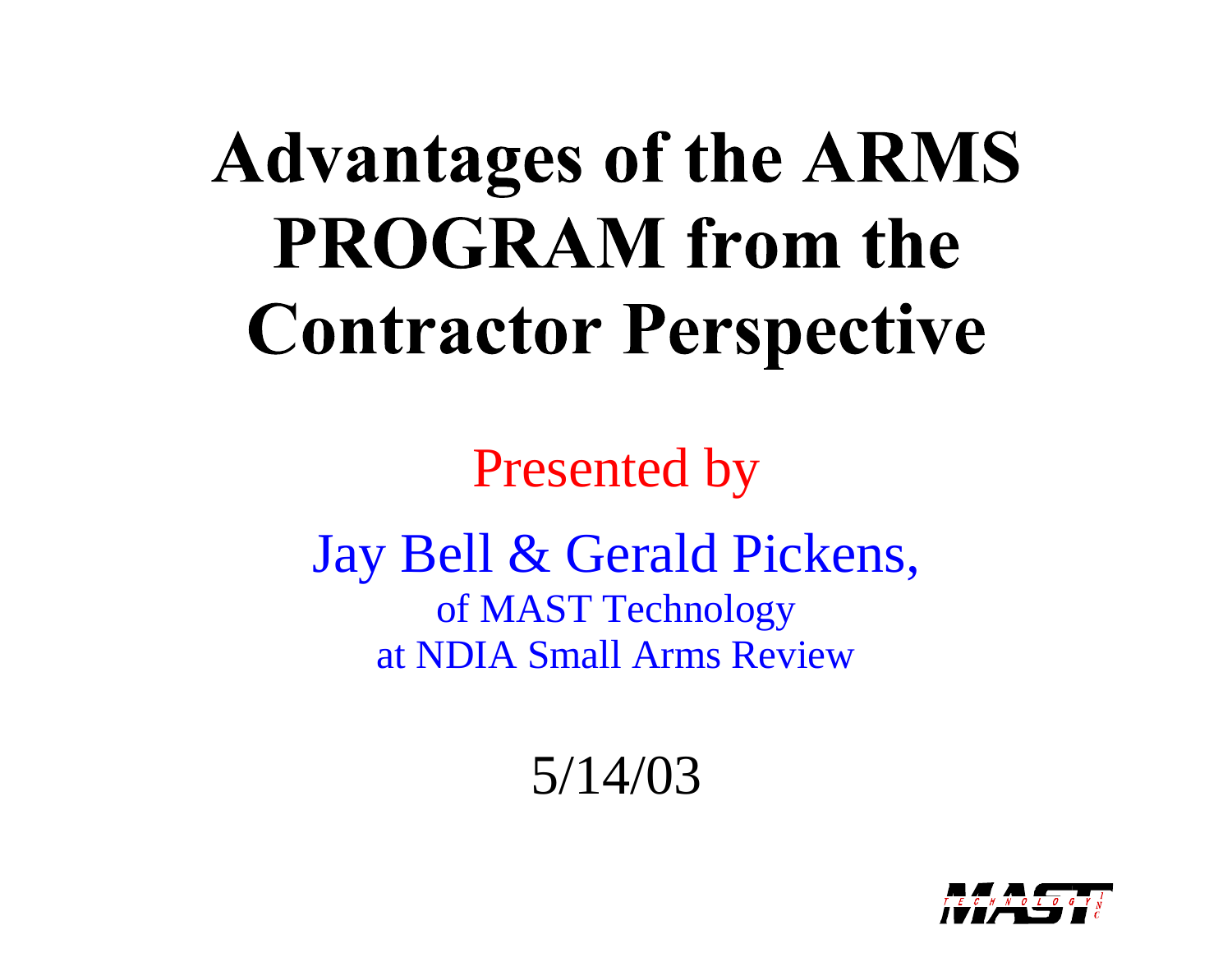What is ARMS?

## The ARMAMENT RETOOLING AND MANUFACTURING SUPPORT (ARMS) Program enacted in 1993 is designed to re-utilize ARMY facilities with commercial businesses.

#### Bases Include:

| <b>Holston AAP</b>   | Kingsport, TN    | <b>Milan AAP</b>       | Milan, TN            |
|----------------------|------------------|------------------------|----------------------|
| <b>Iowa AAP</b>      | Middletown, IA   | <b>Mississippi AAP</b> | <b>Stennis Space</b> |
|                      |                  |                        | Center, MS           |
| <b>Lake City AAP</b> | Independence, MO | <b>Radford AAP</b>     | Radford, VA          |
| <b>Lone Star AAP</b> | Texarkana, TX    | <b>Riverbank</b>       | Riverbank, CA        |
|                      |                  | <b>Industrial</b>      |                      |
|                      |                  | <b>Complex</b>         |                      |
| <b>Louisiana AAP</b> | Shreveport, LA   | <b>Scranton AAP</b>    | Scranton, PA         |

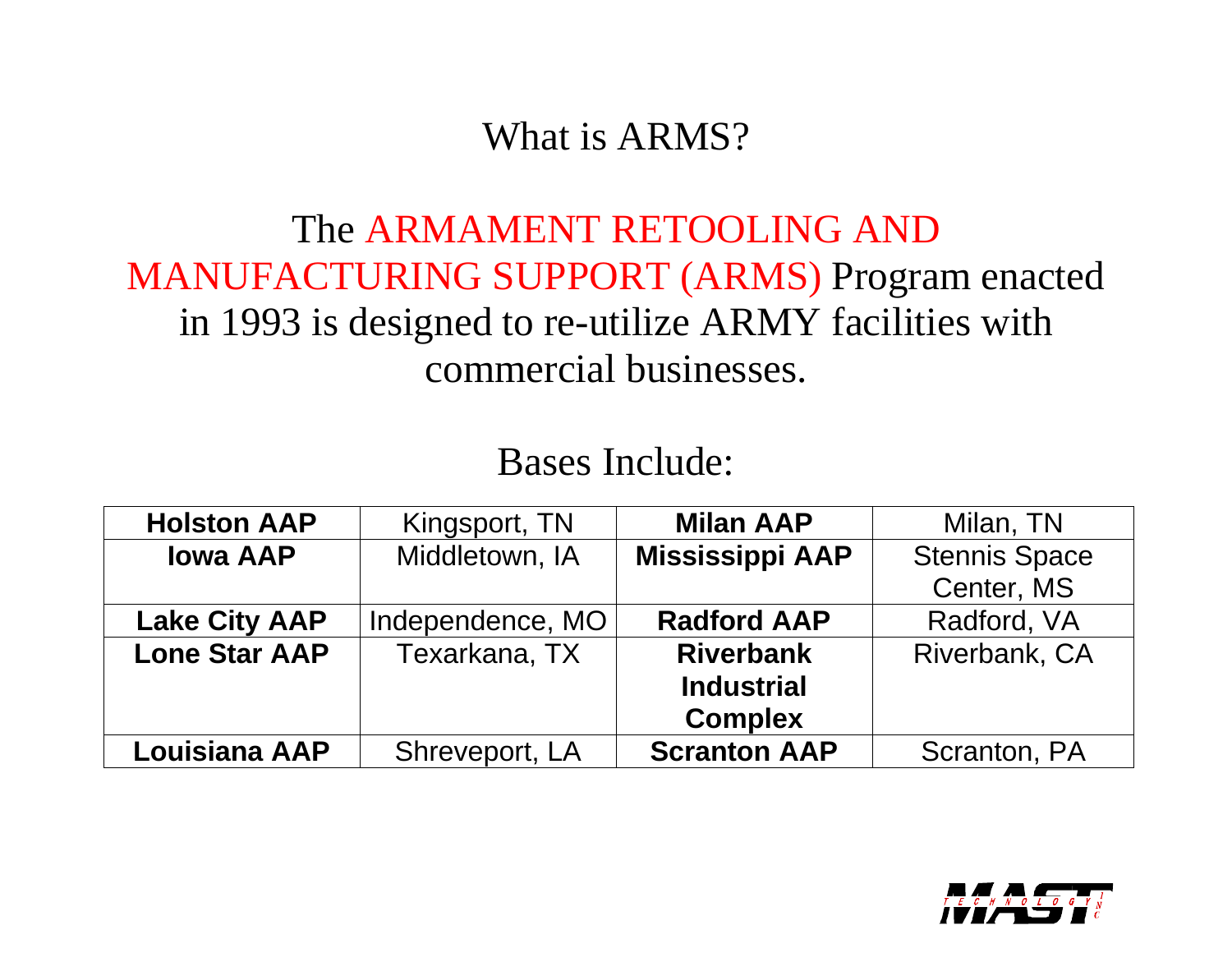Current ARMS Stats:

185-210 Tenants

2000 to 2500 jobs

\$250 million government Investment

\$175 million Private investment

### ARMS incentives:

- Interest free loan for site improvements wrapped into lease
	- Custom building infrastructure
		- Low lease rates
	- Government equipment can be included with lease

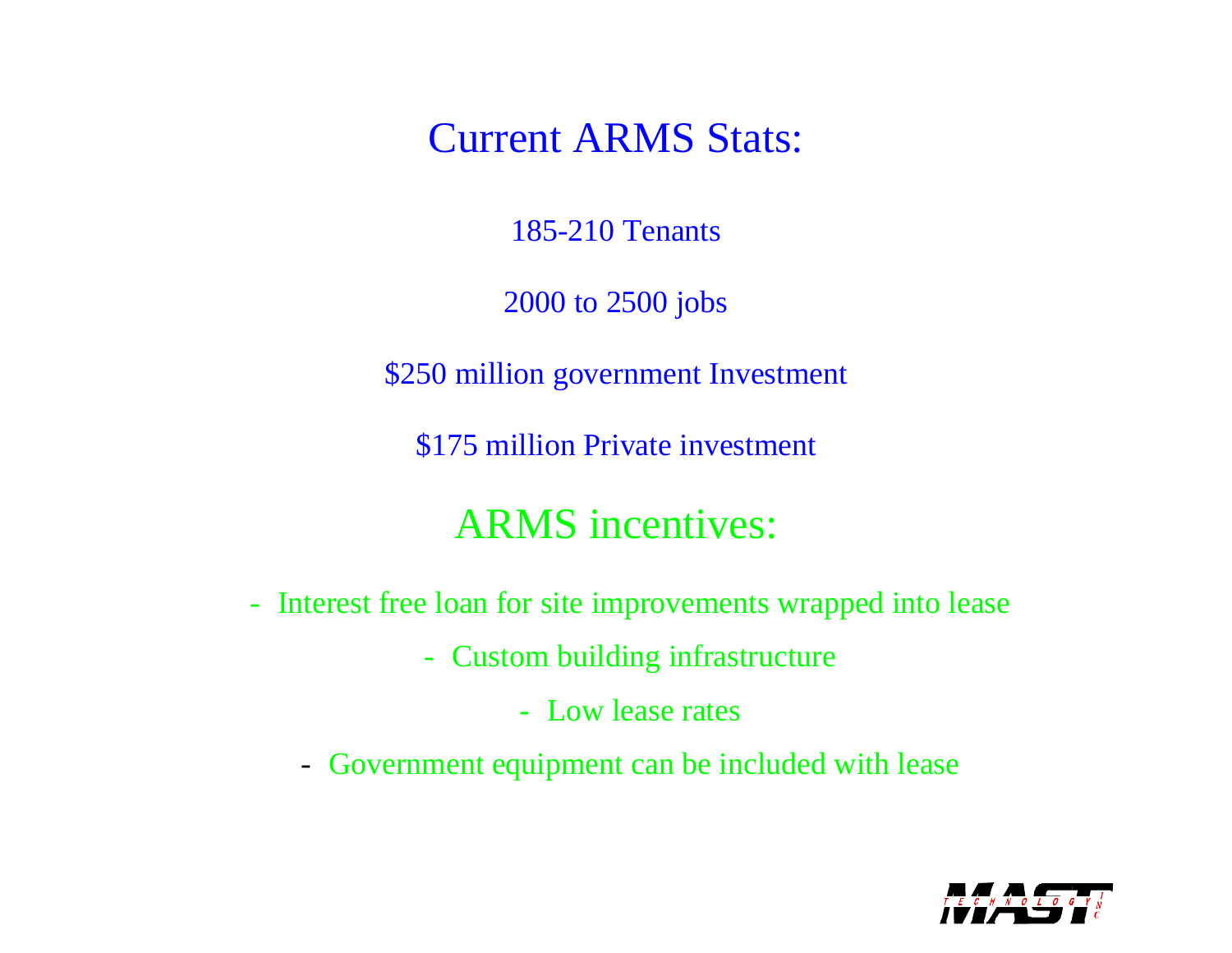## MAST Reasons for Choosing LCAAP

- Desired hazardous operation capable buildings and magazines to store and use 1.1 rated propellant
- Testing services available at reasonable rates
- Mentor like relationship with ATK available to assist on-site
- Increased exposure to government and industrial community
- Facilities for incremental growth of business and scope of work
- Ideal facilities for additional ammunition contract to include potential ammunition equipment
- Funding available through ARMS to reduce start-up capital requirements

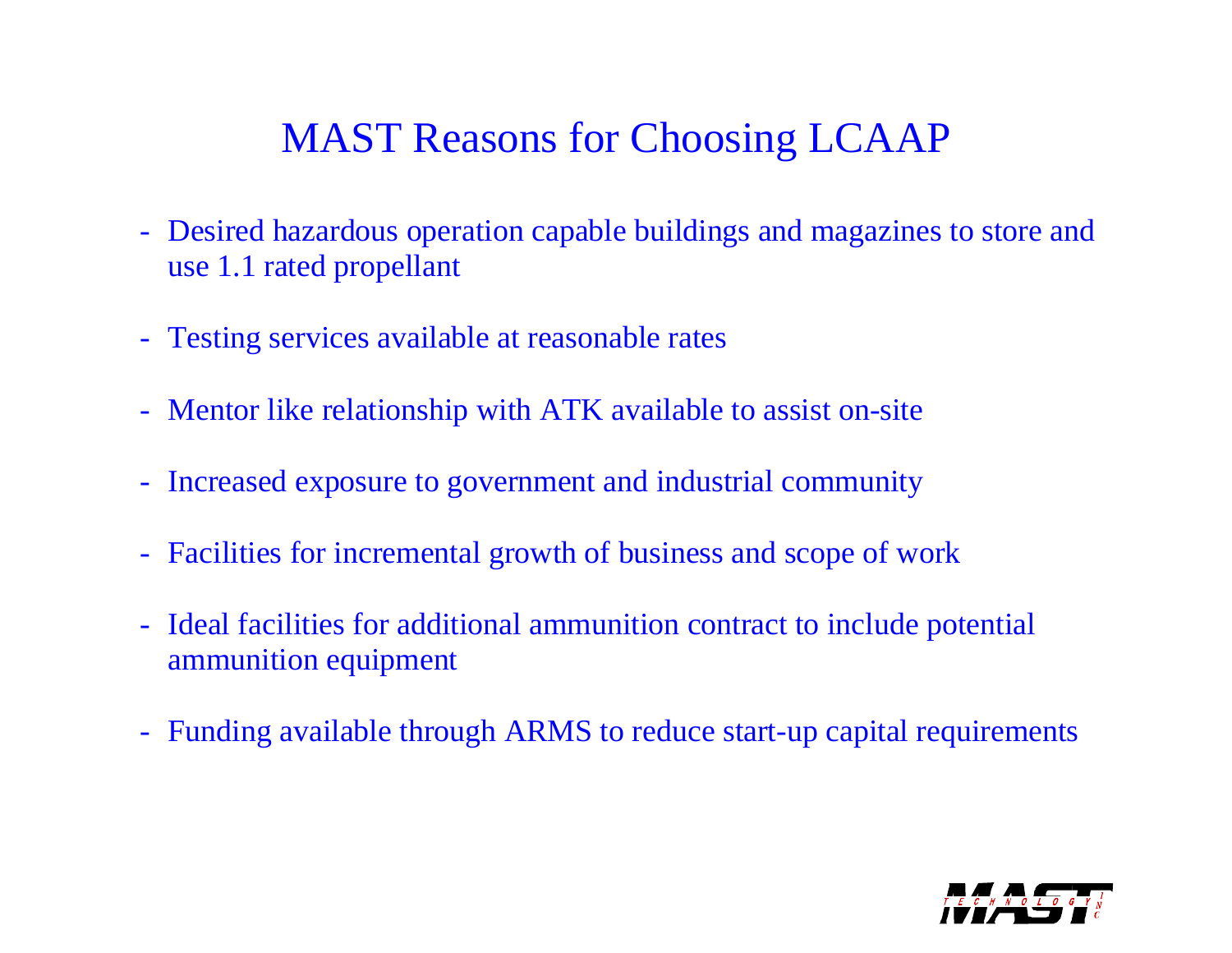## MAST's ARMS Story

Convert Building 139, formerly a 20mm fuse line, to a production line for the 40mm M781. The complex consists of over 34 separate structures. In 2001 building 139 was partially used as a temporary primer/chemical lab.

Building Requirements:

| - Strip and Paint     | -Install overhead doors    |  |
|-----------------------|----------------------------|--|
| - Install access ramp | -Air compressor            |  |
| - General Cleaning    | - Removal of old equipment |  |

Total Cost

@ \$300,000

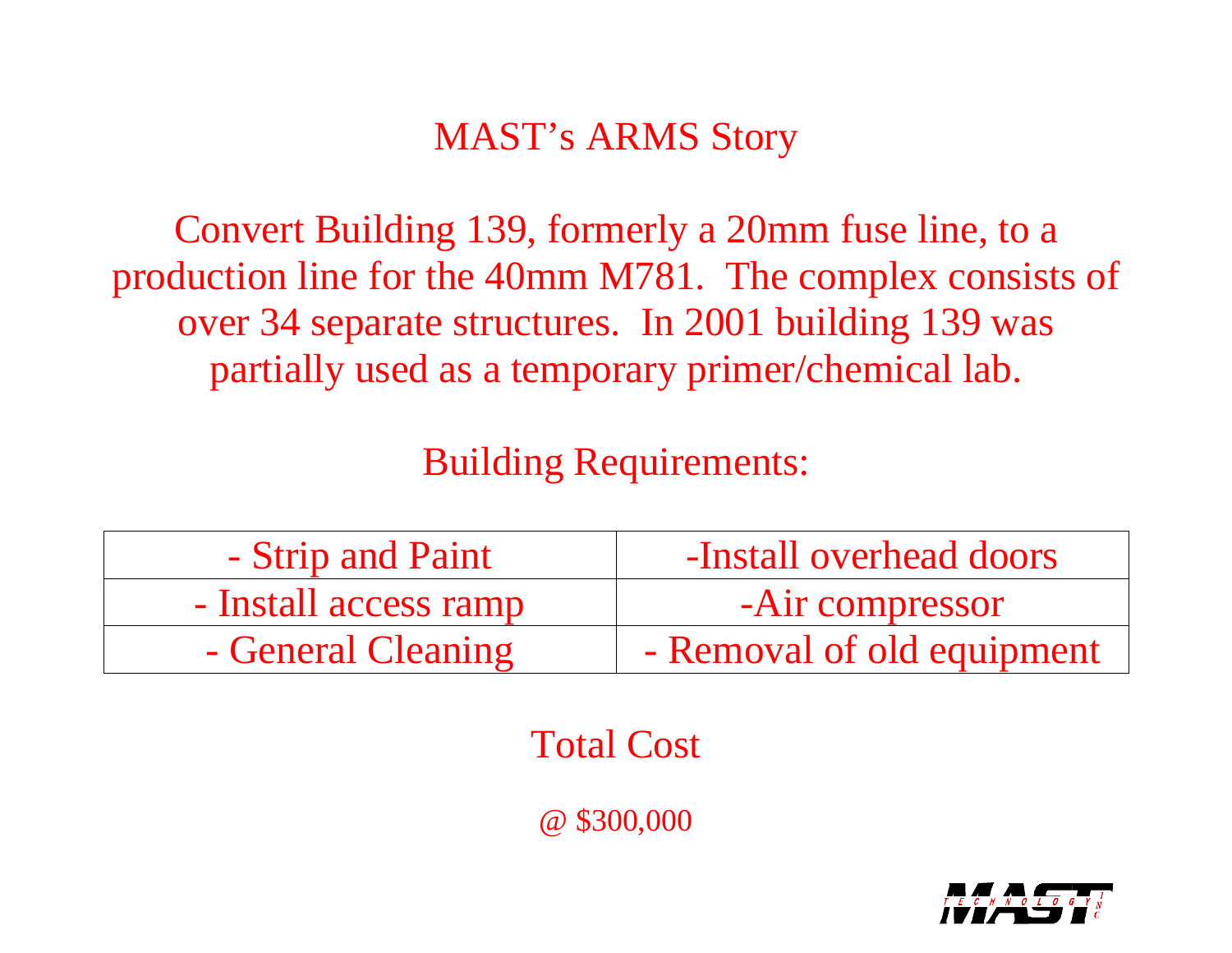Office #1 Before



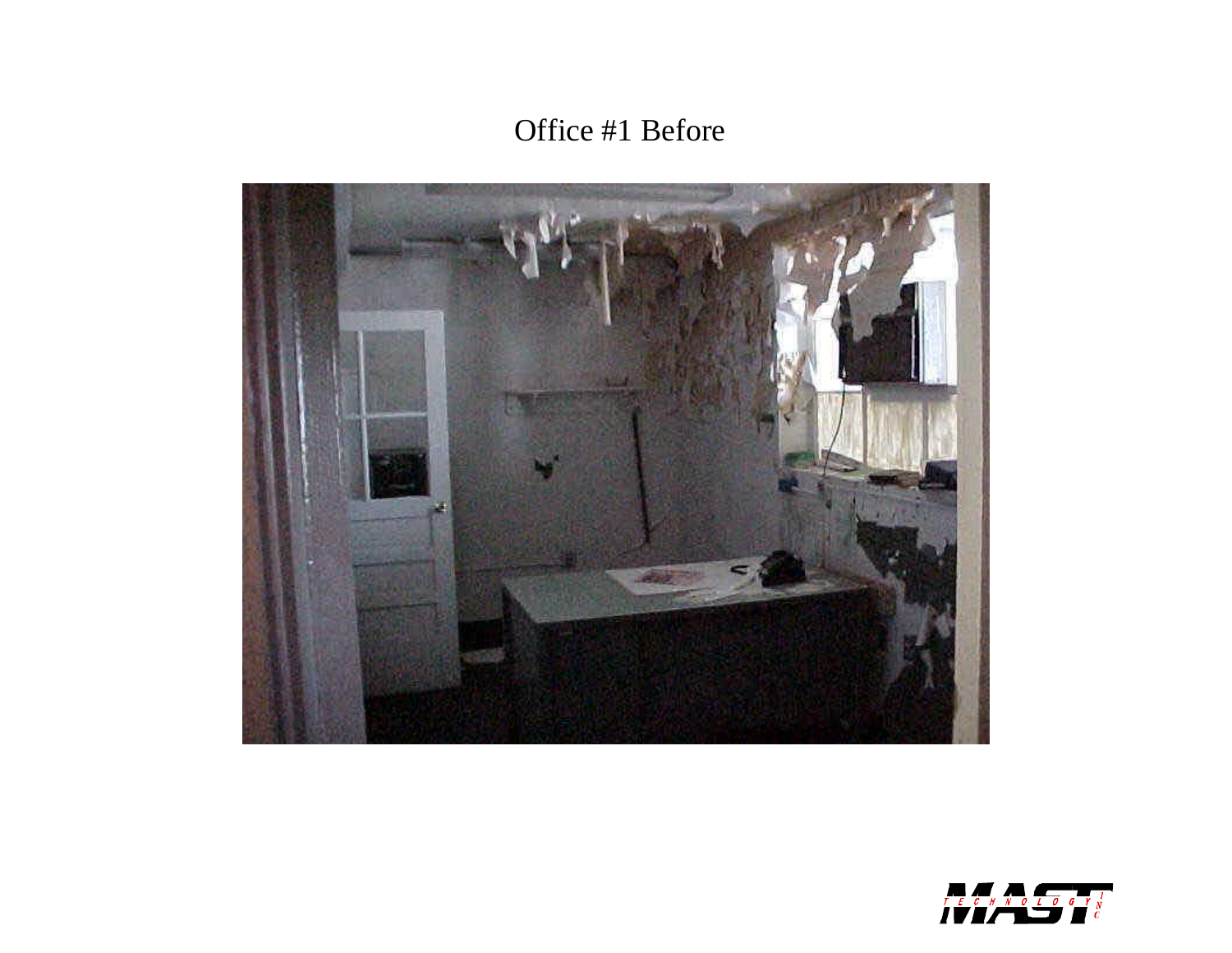#### Office #1 After



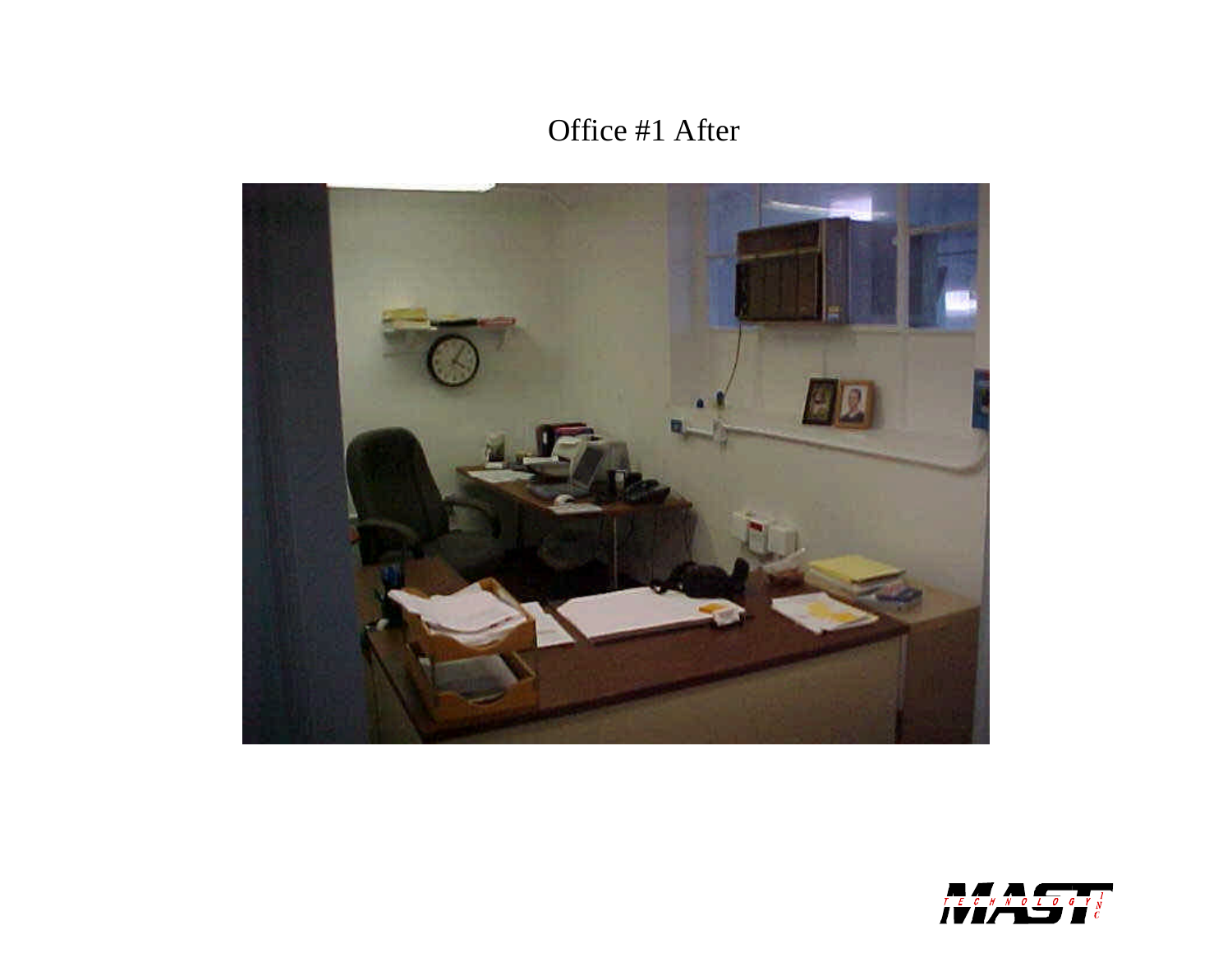Front of Building Before



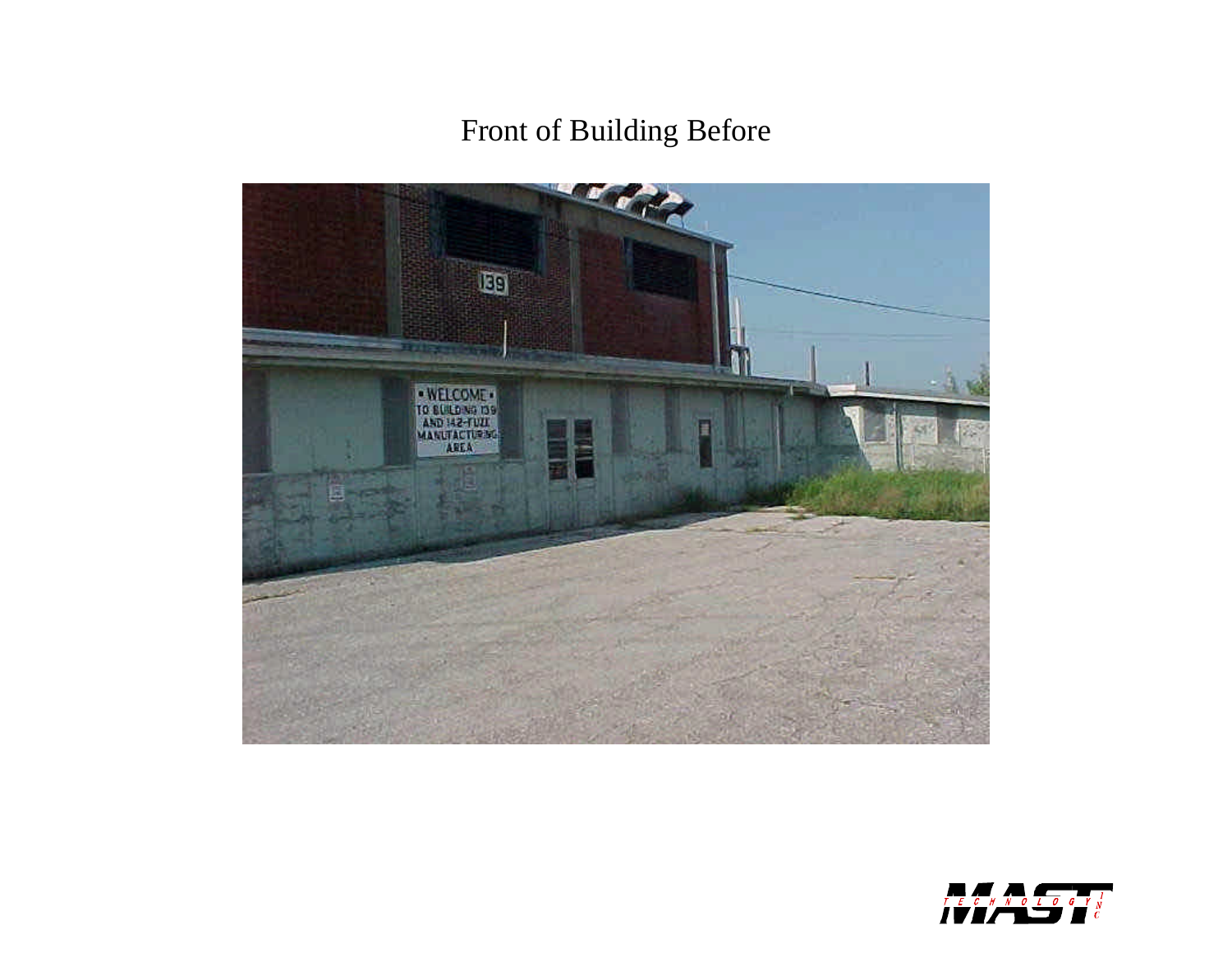#### Front of Building After



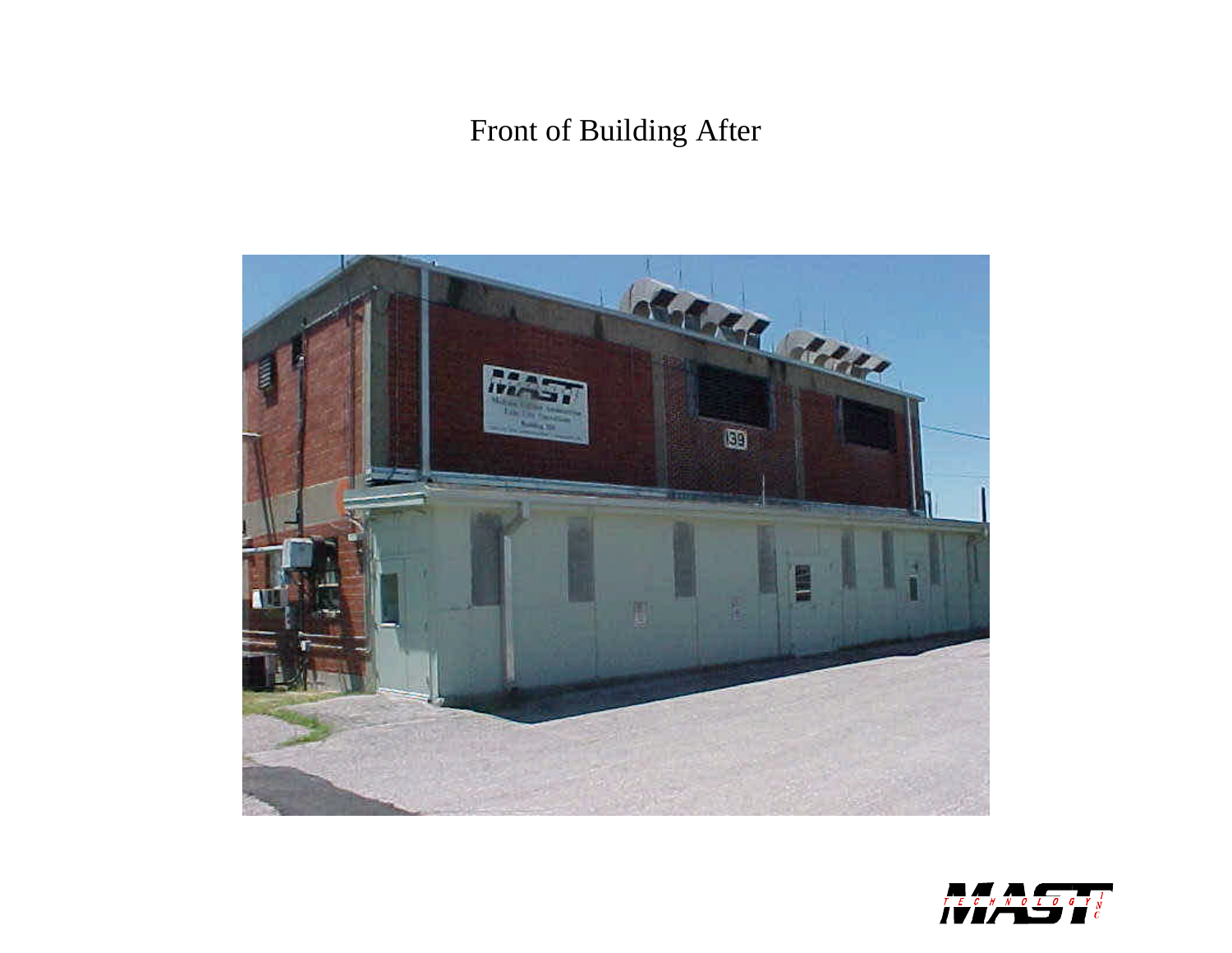#### Current Production Area



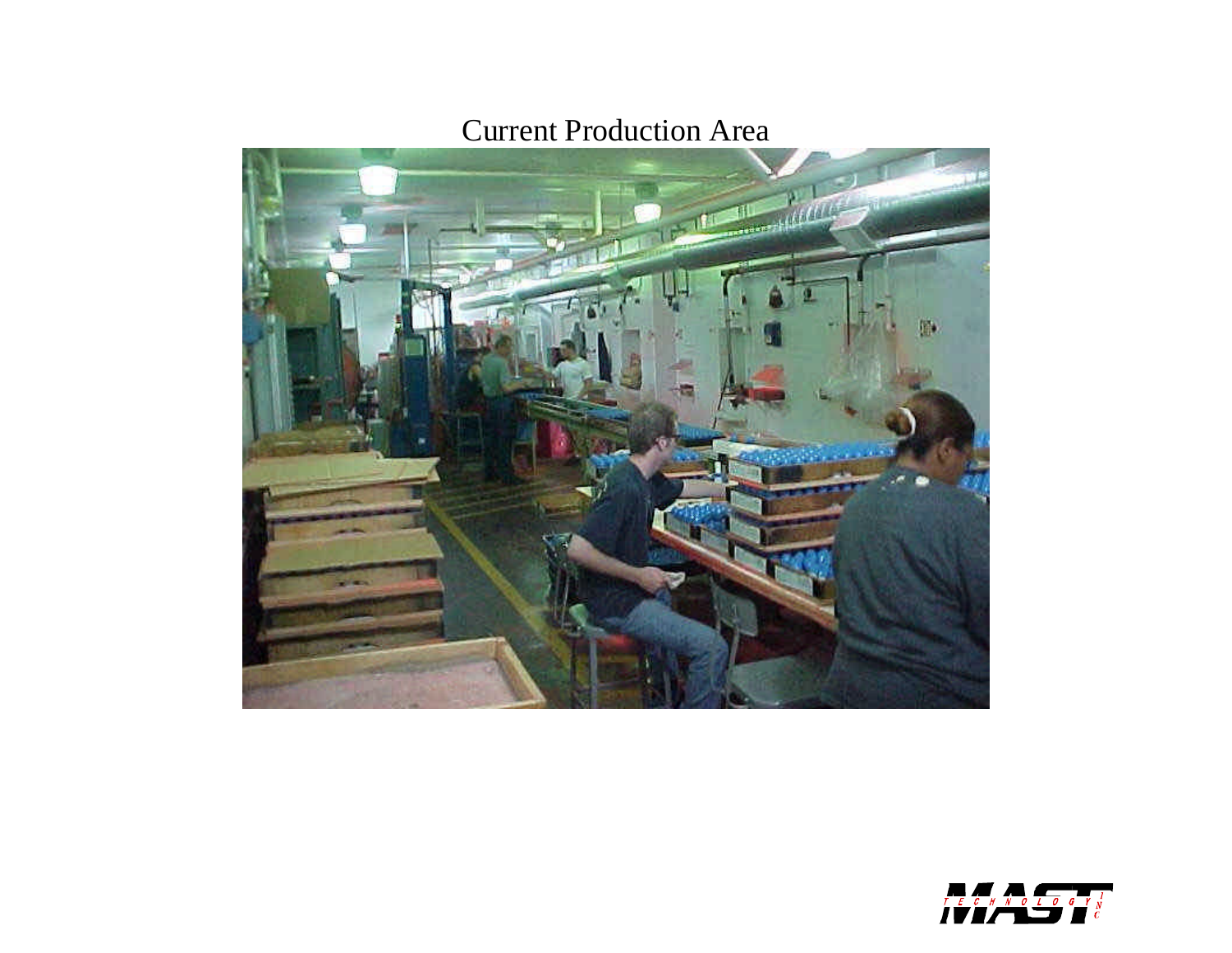#### Building 139 Complex



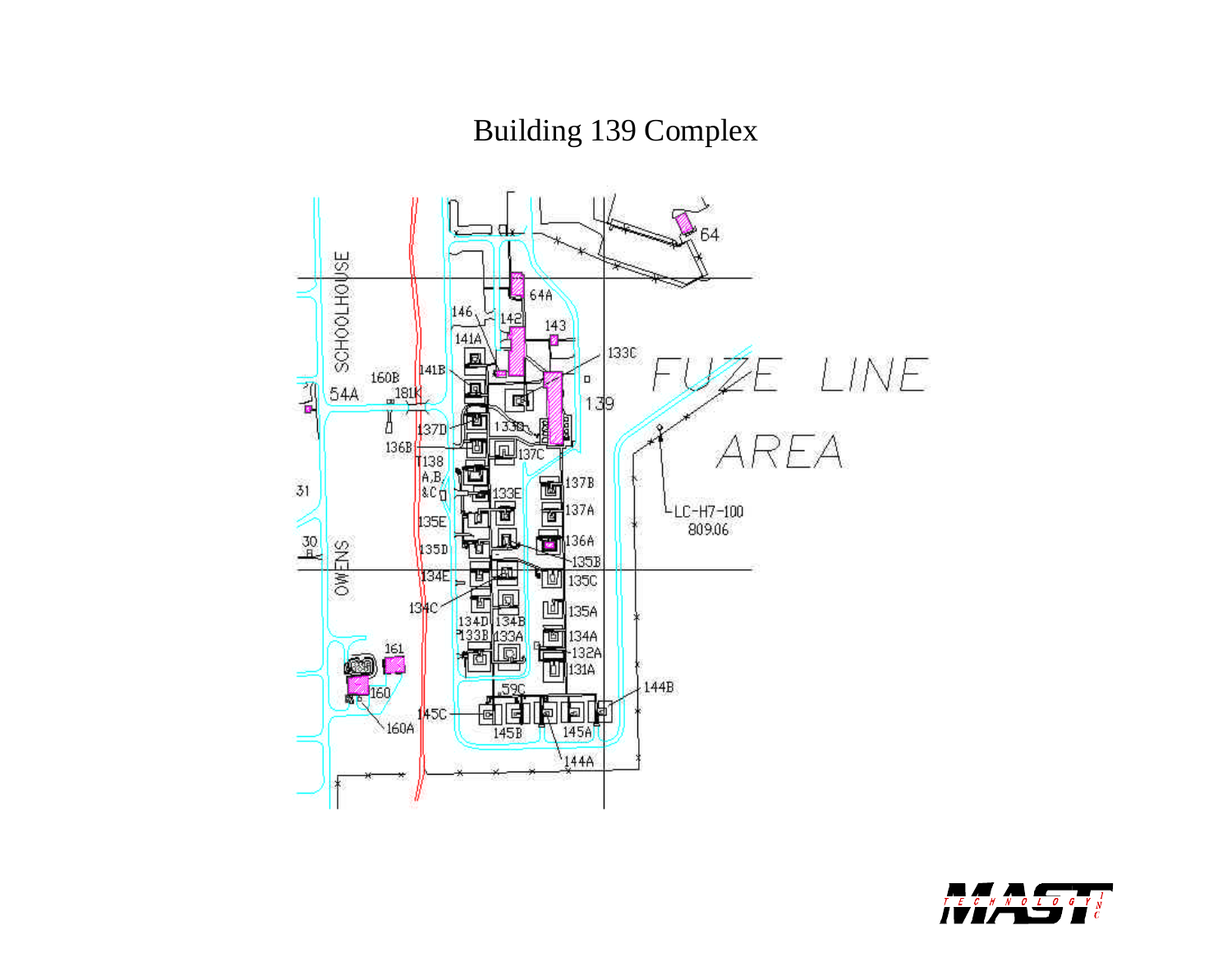#### Building 139 Complex Facilities

**139 Complex Structures**



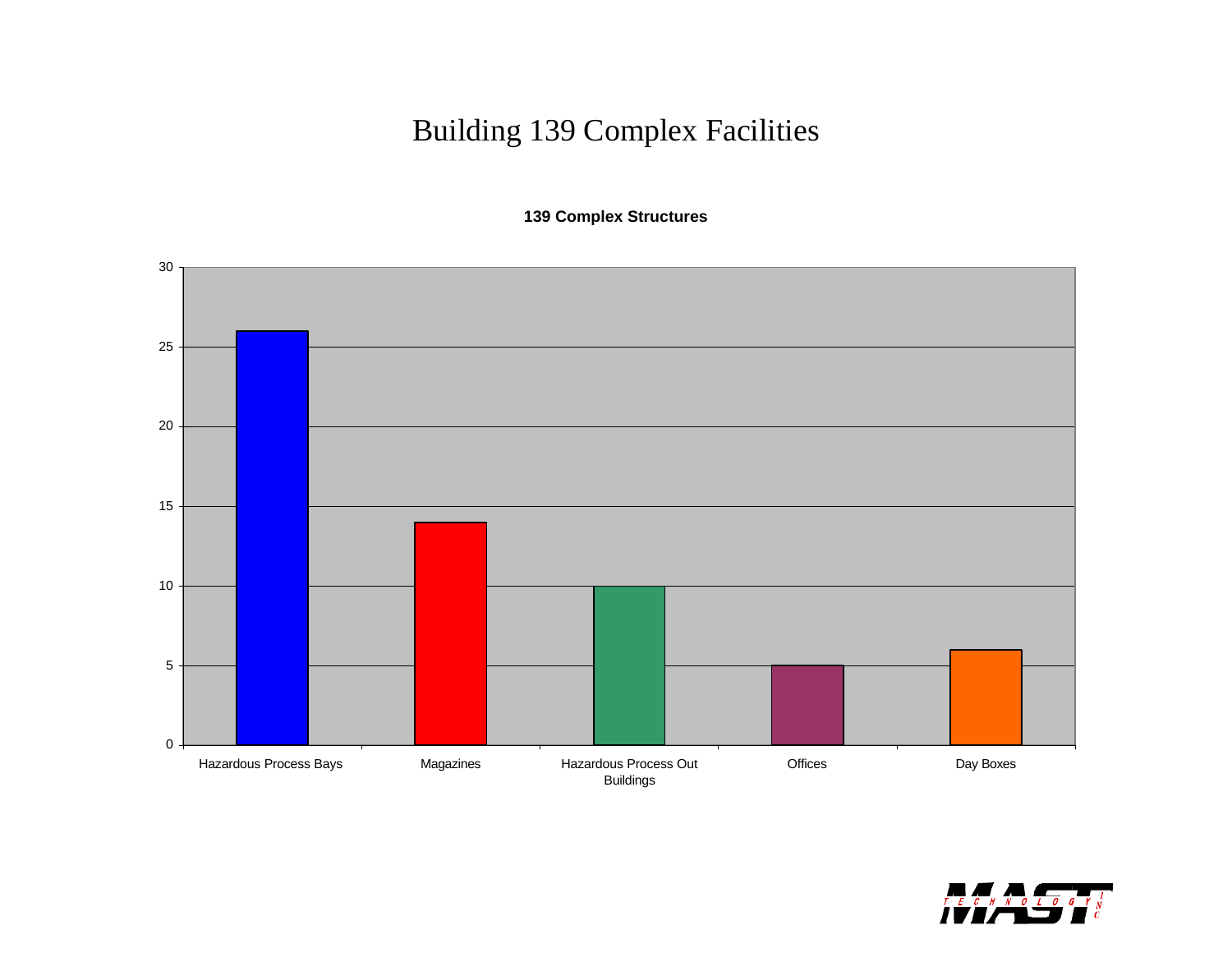## **Product 40mm M781 Training Practice**



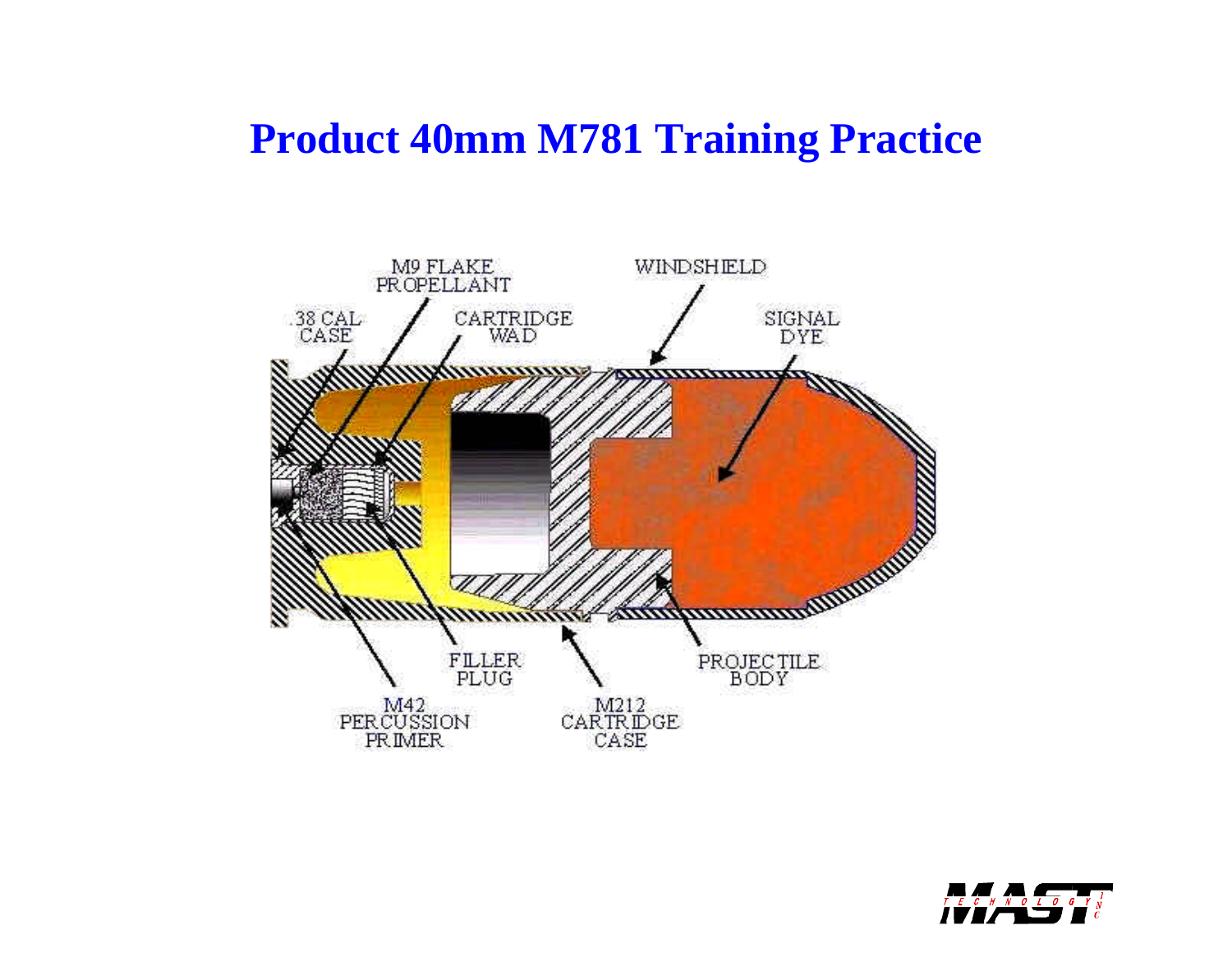# **Problems Encountered**

- Safety Site approval took considerably longer than anticipated, effecting ramp up time frame
- ARMS money requires use of Davis-Bacon wages, substantially decreasing the value of the loaned dollar
	- Increased security requirements made many simple thing difficult
- Steam usage had to be discontinued due to excessively high rates of \$4000 per month of use